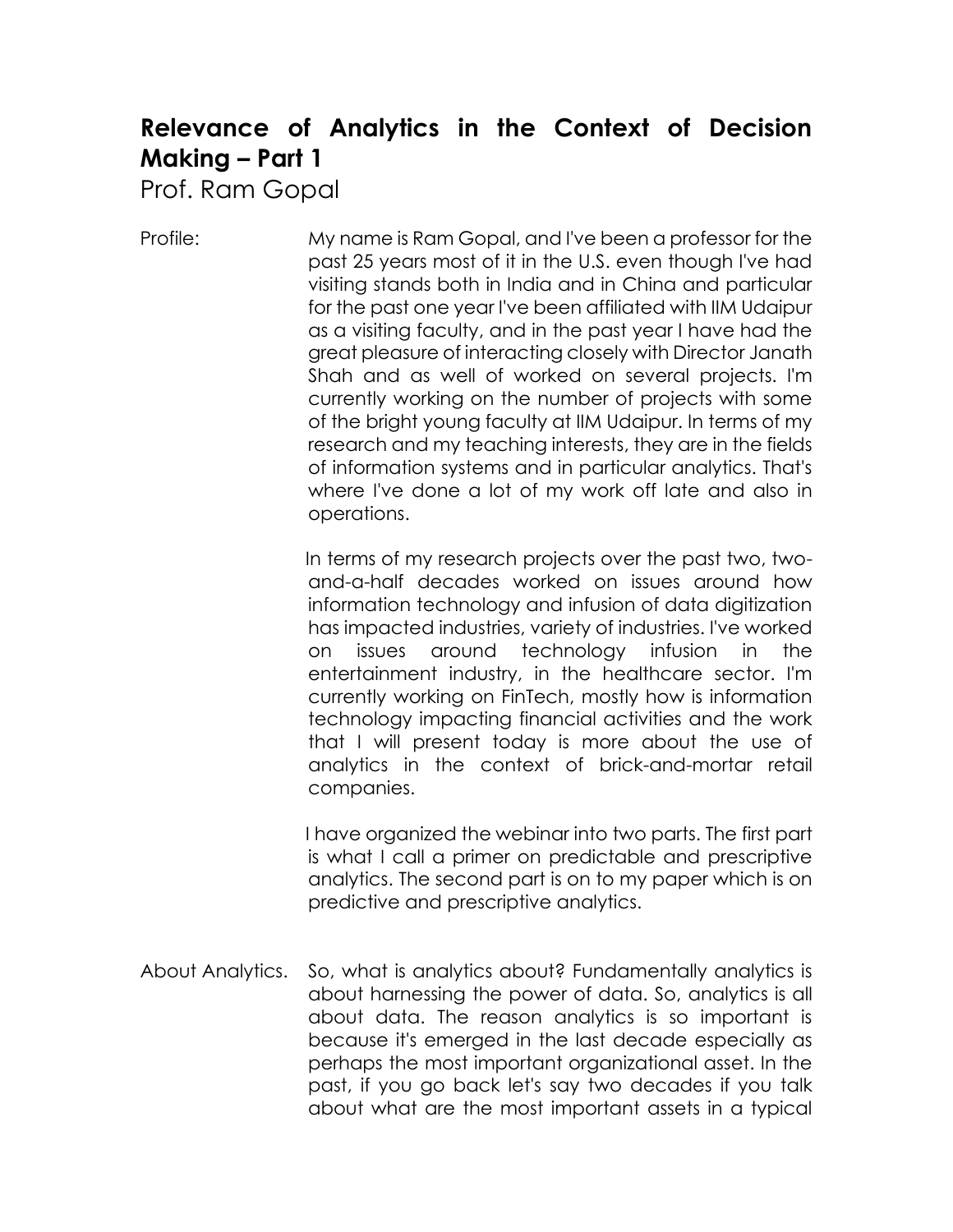organization it always used to be human resources and typically data as a resource would come in as second. But now with all the changes that you see in terms of machine learning AI, Big Data increasingly for most organizations data has emerged as the most important organizational asset and analytics is all about how do you manage the data and how do you harness the data and how do you create business value from the data. So, in a sense, analytics revolves around data.

Now, the study of analytics entails looking at the entire lifecycle of data; from birth to death so to speak. So, there are three broad topics that are of interest. One is data management which essentially is how does data get created, how is data born, what are your business processes, what are your business organizational activities that result in the creation of that data. Then how do you then store and manage it?

So, the first element aspect of analytics is data management. In fact the point I should make is that if you take a look at especially in the U.S. look at the demand for jobs in analytics lot of them really require data management skills. And so data management is, in fact, the critical aspect of analytics. So, if you have sound data management skills, if you have sound SQL skills then you are easily employable in the field of analytics. The first aspect of analytics is data management.

Now once you have data in, the next piece that comes into place is called predictive analytics. People often used this term 'data mining'. Machine learning is another term that's also used.

The idea of **predictive** analytics is to learn from it. So, predictive analytics is all about learning from data. As more and more of the activities we engage in are of economic or social kinds - what we do online - things that we do on social media, things that we do with our mobile devices; all of those activities and actions that are getting converted to digital data. With access to the data, there are lots and lots of exciting, interesting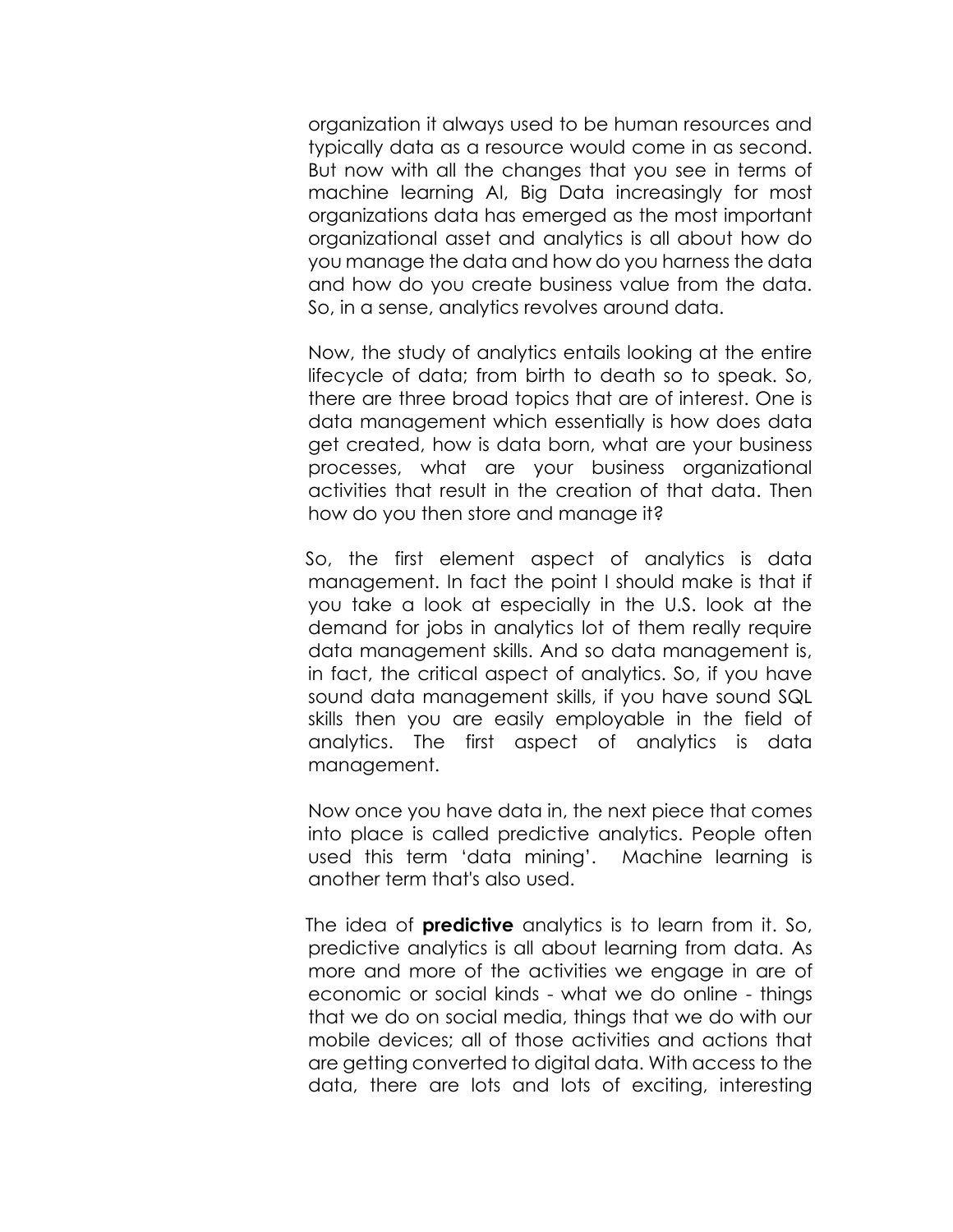important opportunities to learn. So that's why predictive analytics has become really important.

Then comes what is called **prescriptive** analytics. Having learned from the data, how do you make better decisions; how do you change certain processes in your organization to create value from analytics. So, there are three elements to analytics - the creation of data, learning from data and then making effective decisions that change your organization ability to reap the benefits of analytics. Predictive analytics is all about discovering knowledge, learning from data, and in terms of a more formal definition, essentially is, extraction of knowledge which is non-trivial, implicit, previously unknown and potentially useful patterns from data.

Predictive analytics broadly fall into two classes of models; patent discovery and predictive models. Now one way to understand the difference between these different types of predictive analytics models is, patent discovery is also called unsupervised learning whereas, predictive models are called supervised learning. The difference is that with unsupervised learning or pattern discovery, there is no specific objective that an organization has. You have access to large volumes of interesting data and what you would like to do is to sift through the data to see if there is anything of interest in there. With predictive models or what's called supervised learning, there's a clear business objective. You are looking to understand something and looking to predict something. So, with that goal in mind, we develop models to help you learn that with two different classes of algorithms.

Some of you may have heard of this very classic example of unsupervised learning. This is called the beer and diapers story and this is slightly dated now and the story goes that someone was looking through sales of different items in a convenience store. Convenient stores are places where people can just go buy something very quickly and doing unsupervised learning on the data what they found was that there's a high correlation between sales of beer and diapers. This is an odd combination that you would expect and that was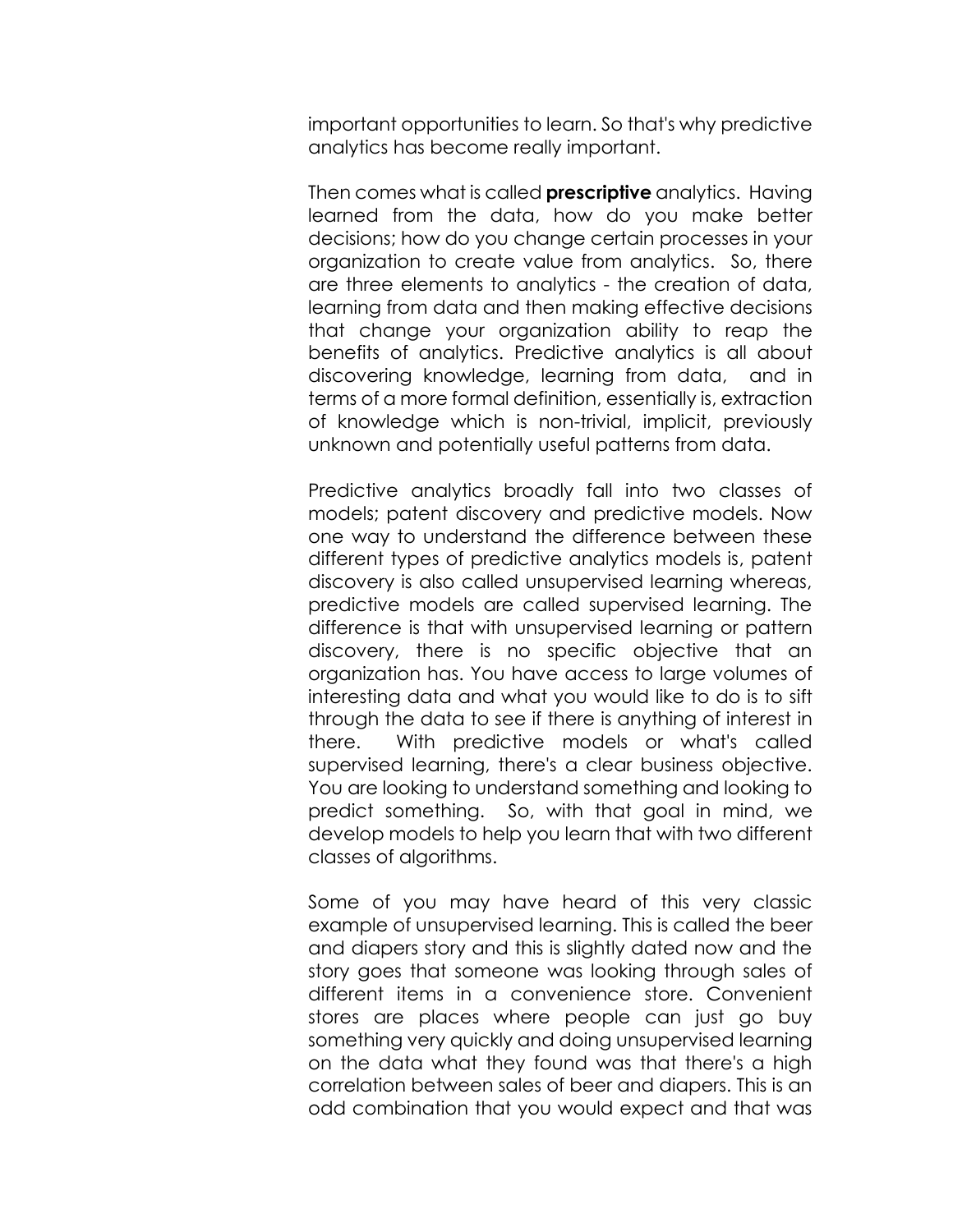an interesting pattern that they discovered and then having discovered that they tried to understand why is it happening.

One plausible reason why that happens is, typically on week days/nights the father of a young baby has to run to a store quickly to buy diapers for the baby and while he's buying diapers he also picks up a six-pack of beer. So, that's an example of unsupervised learning where you learn something of value from the data.

Predictive modeling, on the other hand, has a very clear objective. There is a variable, there's an outcome that you're looking to predict and you would like to develop models to be able to predict the outcome basis the variable. Here is a very simple contrived example: think of a tax collection agency. In the U.S. it's called IRS Internal Revenue Service, and this collected tax collection agency might be interested in finding out who is who of the tax filers who are likely to cheat on the taxes so that they can be audited. What they would like to do is to learn about who is likely to cheat, and that's a question mark. With access to some data about individuals - whether they filed for a refund or not, their marital status and their taxable income - how can a predictive model predict if someone is likely to cheat on taxes.

Now if you think how you learn; given this setting what kind of logic would you use to predict who's likely to cheat on the taxes. And the answer is, by looking at the past data.

Now if you go back to the past, what you would have is information about all the variables, including the outcome. So, you need to look at your data from the past and see who in the past has cheated the taxes and who did not. You get the data from the past and you use to learn and apply it to the future. So that's the core aspect to predictive modeling. You need to have access to data from the past to engage in predictive analytics.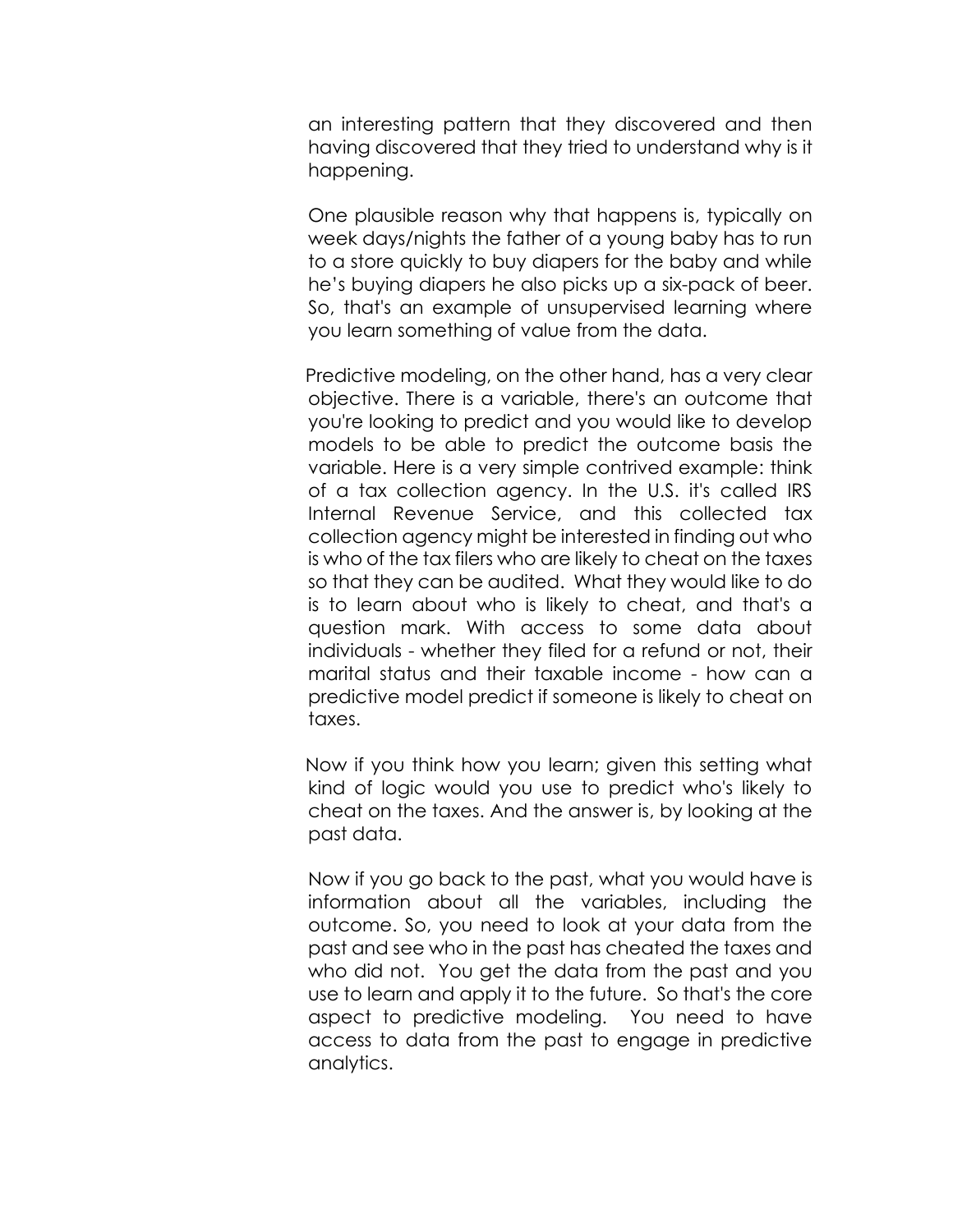A little bit of terminology here. In this example I have three variables that I used to predict an outcome of interest. The outcome of interest is my output or my dependent variable or the target. That's an object of interest. Then my predictors are the variables that are used to predict are called my access, my predictors and my input variables. In this example my predictors are refund, marital status, taxable income, and my objective of prediction is to predict who's likely to cheat on the taxes. This is a very simple example just going to quickly run through several other; probably it's slightly more realistic examples and again many of these examples come from real settings and some come from, there is a site called Kegel [PH] which runs a lot of these predictive modeling competitions. So some other data comes from there as well. So here's one simple example where the object of interest is to predict delinquency. So, you have a number of individuals that you've known to and you would like to predict which of them is likely to go delinquent and not repair. So my Y here is who's going to go delinquent in two years. My predictors, I have a number of predictors here including the individual's age, the monthly income, debt ratio, number of dependents and a whole host of other variables. Here my objective is to predict who is going to go delinquent in two years based on a set of predictors. Here's an auto insurance prediction where what you would like to do is to predict which of your insureds is likely to get into an automobile accident then file for a claim. So, you would like to predict not only which of your customers is going to file a claim but also what the claim amount might be. In the predictors you have access to, here is information about the vehicle, about the individual including things like the gender, area they live in and the age.

This last example here this is an interesting one and this is based on a company called Carvana. Carvana is a company that sells used cars. Essentially what they do is they buy cars from several different auctions. They buy these cars, they work on the cars, they repair them, they improve them and then they resell. Typically Carvana earns net profits of about \$1,000to \$1,500 per car. So they go to these auctions and they bid on cars, buy them, work on them and then resell them. Now one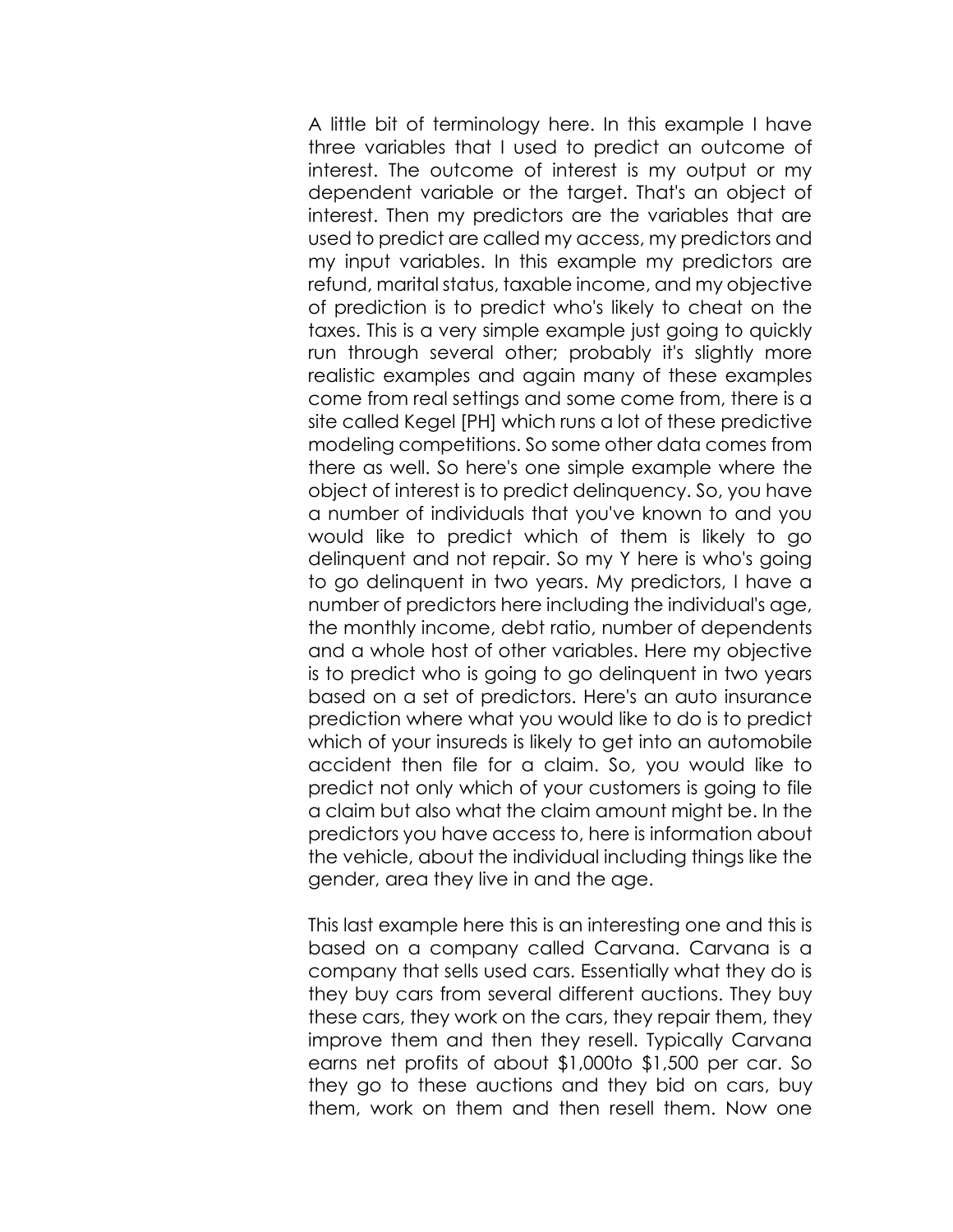problem that Carvana had was that when they go to buy the cars from these different auctions, they found that about 10% of the cars they buy tend to be what they call kicks or bad buys. They are so bad that working on them and trying to resell them is simply not worth it because the car is too far gone or the repairs are too expensive that they cannot earn any profits. So, it happens about 10% of the time. Their objective here was before we actually buy these cars can we predict which of the cars that we are going to bid on is likely to be a kick or a bad buy. So their objective for prediction is this a bad buy or is this a kick what they call and the predictors they have are the whole host of predictors. Information about, variety of information about the car.

So these are a few examples of a typical predictive analytics project. Now from a business perspective before you start going down this path of predictive analytics there are a few questions that are really important to address. Let me just walk you through some of these questions. The very first question that comes up is why do you want to predict. Before you get into any analytics project, you have to have a clear understanding of what your business imperative is.

Now what goes with the business imperative is what is called intervention. Suppose you're able to predict whether a particular car you want to buy is going to be a kick or, which of your customers is likely to get into an accident… So what? You have to have some form of intervention. Before that negative or positive outcome happens you have to have a plan for intervention. In the case of Carvana, if you predict that this is a bad car then you don't bid on it. In the case of a customer likely to be getting into an accident, either you don't give them insurance or you change the terms of the insurance. You charge them higher premium, lower deductibles a whole host of different options. So you need to have a clear sense of what is the business objective that's driving their analytics. So you need to start with the why question.

The second thing is 'when'. When do you want to predict? Obviously, you want to predict before the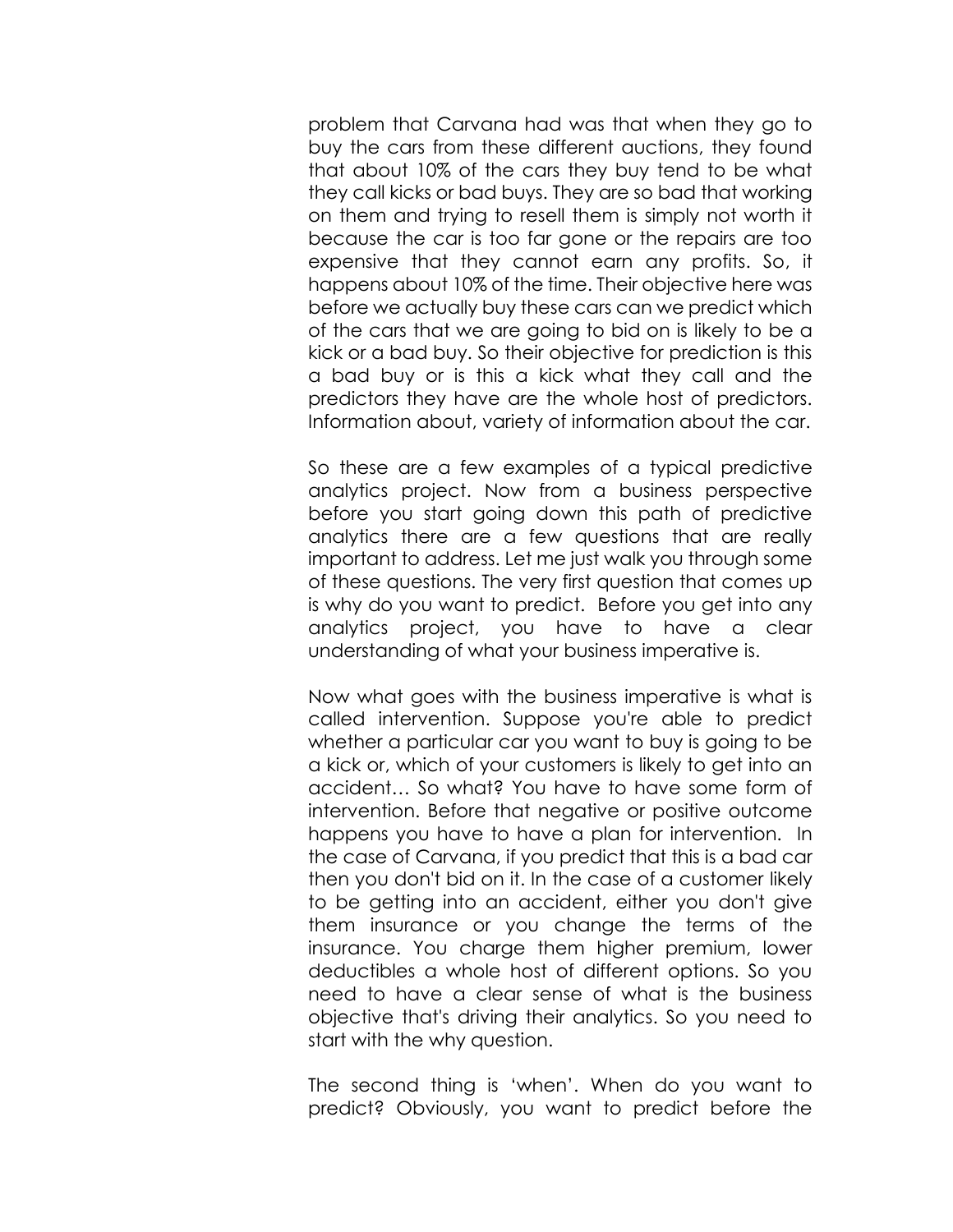outcome happens. So, there's no point in predicting if a customer is going to get into an accident after they get into the accident. It's too late! So, the timing of prediction has to be obviously before, before a claim is filed for example. But before can be at different points in time. In this example, you see the claim is filed. If you go back in time there's when the customer got insurance, you do the prediction, your choices are either to give them insurance or not or, change the terms of insurance. You can also predict after they become the customer, but then your intervention choices change to giving them more educational materials. You warn them about driving carefully. The question of 'when' is important because when you predict has two impacts; one is what you can do with it and second is what information you have. For example, if you try to predict before someone becomes a customer then the type of information you have about the customer is more limited but if you wait until they become a customer then you have more data, more data about what the driving habits were, whether they pay on time things like that. So, the different points in time become important, when becomes important.

In some organizations they have a series of models and each of these models is implemented at different points in time. So that's another thing to always keep in mind. We've talked about the why question, the when question.

The next important question is 'where does my access come from?'. These are my predictors. This is an important question to ask for several reasons. One is that in terms of your choice of access. Well, one simple answer is that you take all the internal data that are available. Essentially, this is throw everything by the kitchen sink approach. Often times you might want to augment your internal data with externally available data. So sometimes you may have to go beyond the boundaries of your organization to get data for an analytics project.

The next point is an important one. It essentially says that just because you have data does not mean that you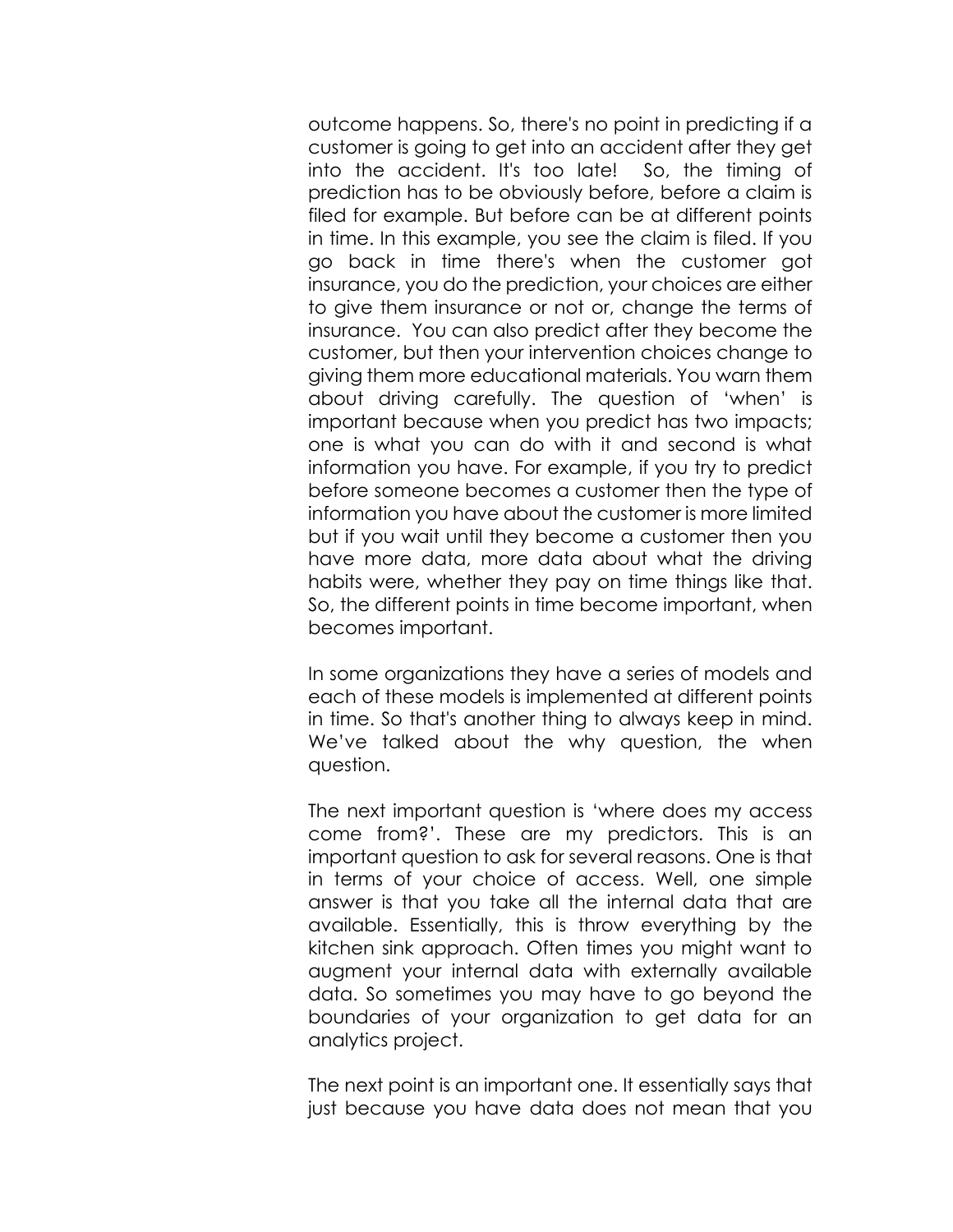can or you should use the data. In many, many settings there are a host of legal, ethical and regulatory issues that will prevent you from using data. For example, in the U.S. when it comes to things like giving loans you cannot discriminate based on race, gender, ethnicity. If you have data about someone's gender, someone's race, their ethnicity you cannot use the data. That would become illegal. Now this question gets a little tricky because sometimes you cannot even use the location for example - zip code. Because in certain zip codes there are people with certain racial mixes tending to live more predominantly. So even though you're actually using location like pin code or zip code but in a sense, you're actually using ethnicity. That is also not acceptable. So you have to be very careful about the context of your application whether the access to predictors is ethically, legally okay. That's a question you need to ask. One other element I want to point out here is something called feature selection. A typical strategy is, you first throw everything applicable to the problem. Then as you look through it, you'll realize that some variables are important in prediction and some variables are not. So you begin to throw out ones that are not as important. So the objective here is to predict as well as possible with as few access as possible.

Just to give a quick example - Target in the U.S. figured out that based on data that they have they can actually predict which of their customers is pregnant and are in their first trimester of pregnancy. So what the data allowed them to learn is that apparently pregnant women in the first trimester have very unique purchasing patterns. For some reason they buy more cotton, for some reason, they buy perfumes and lotions which are unscented. So, they found that this very interesting pattern within the data and then that then changed their marketing strategy in terms of how they do outreach to this important segment of the market.

We've asked the why, when of data access. The next question is 'what' of the predictive model. Well at the core, the predictive model is a formula. In this example I have three predictors; gender, marital status and the age and my prediction is something called country.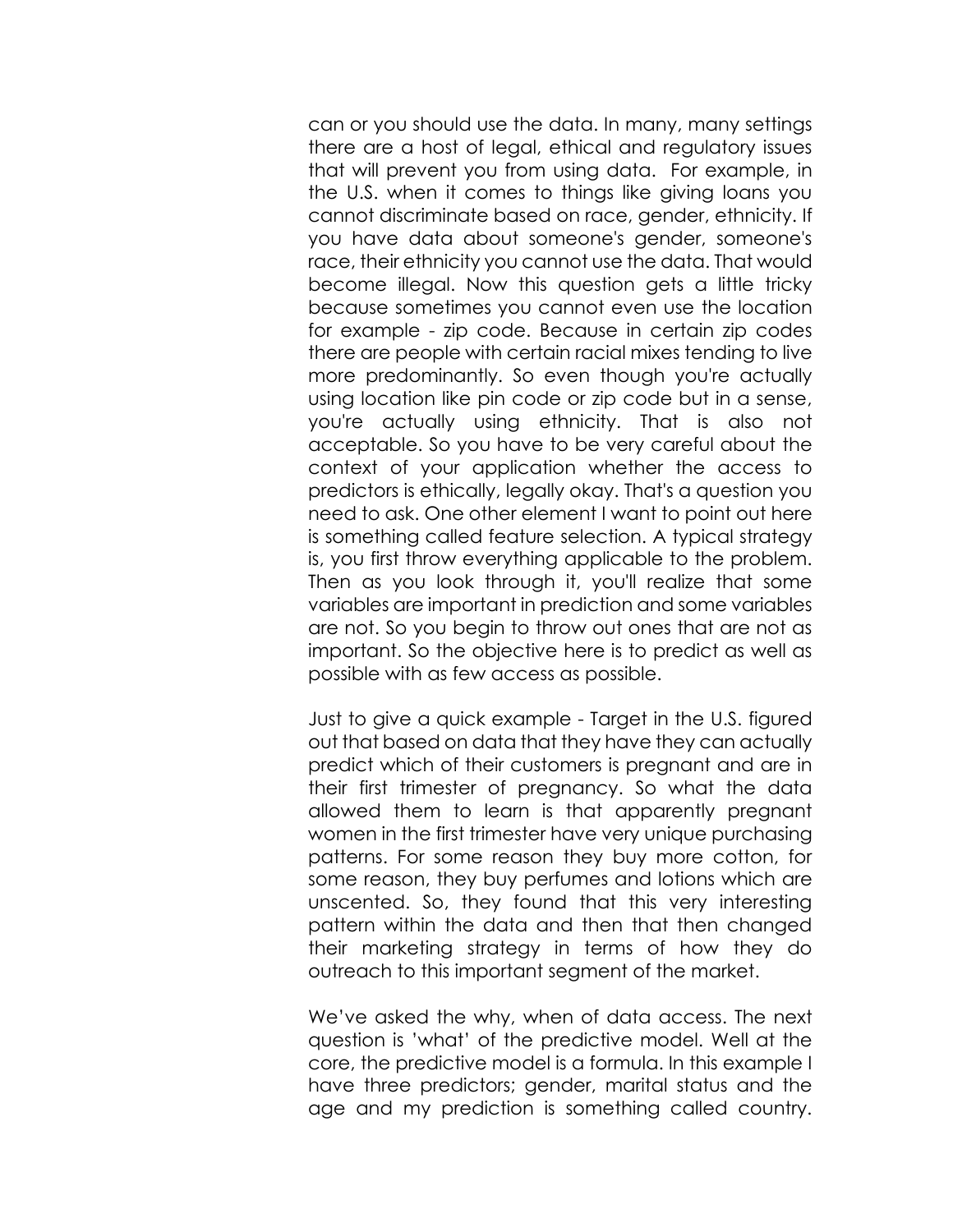Here the example is about cars. You want to predict whether this customer is going to buy a car, which is a Japanese made car, or whether they going to buy a car that is an American made car. You want to predict which of the two cars they buy. The predictive model here might look like this, simple one is if they're female I predict they go to buy a Japanese car if not they'll buy an American car. That's the prediction model. Here is another prediction model. If they are female they will buy a Japanese car. If they're male and if they are married they'll buy Japanese otherwise they'll buy an American car. At the end of the day, the prediction model is nothing but a formula. A formula that links your access, to predict your outcome Y which is of interest. Some prediction models are simple and some are more complicated. Now, this leads to the question would a more complex prediction model be better? Obviously, if you do something more sophisticated, more complicated that should give you a better outcome. In some sense that is true. Here's another example to illustrate this concept and in the field of analytics, there's an important concept called overfitting. This is an example that really illustrates it well.

In this graph, you see my X is just 1X of nitrate - the amount of nitrate content in the soil. And I want to predict how much yield I will get when you are sowing corn. A simple model is called a linear regression is a straight line model. As you can see here it predicts somewhat well but some things are really off.

Now I can make this model more complicated so that my fit is better. So maybe I go with, I go from a linear to a quadratic. It's flits slightly better with more of the data. The more complicated model seems to fit better. Now if I really want to fit this better I can make it a lot more complicated there's something called splines. As you can see here if I use a really complicated spline based model it fits the data really well. So as you can see from those three graphs at the top as you go from the left to the right the models get more complicated the fit gets better so I'm able to predict better.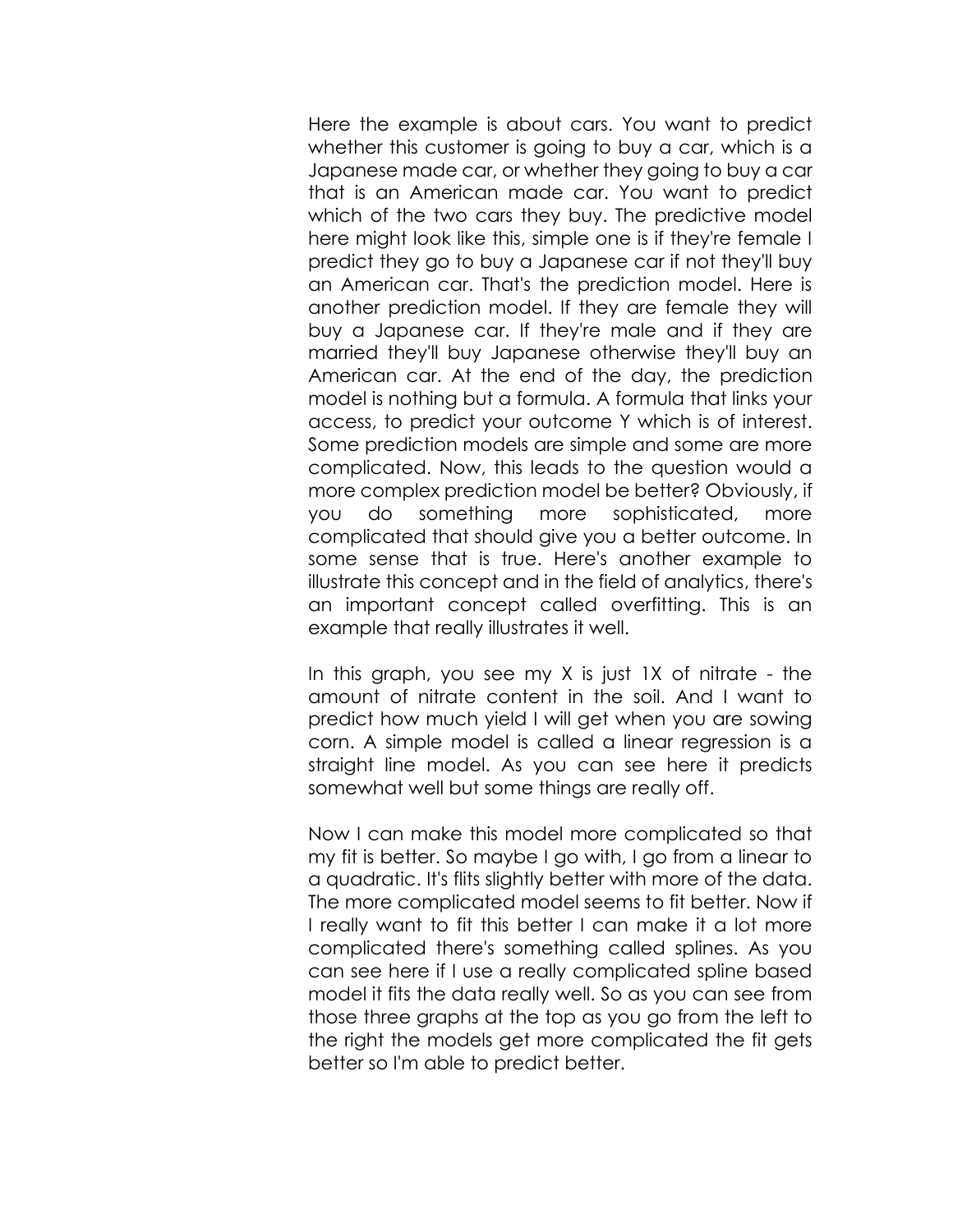The question is does that mean that you should always build as complicated a model as possible so that I have a really good model. Answer is, no. The reason is even though these complicated models fit well on existing data when actually applied they may not work that well. And the reason for that is the complicated models tend to fit all the idiosyncratic aspects of the existing data but they don't generalize them well. This an important concept in analytics called **'overfitting'**.

The way to overcome overfitting is that when you take data that you have access to, you split that into at least two groups. The first data set is used for building models and then the second data set is used for validation or for testing. Eventually, you build a variety of models and test them all on this fresh testing data to decide on whichever model does well.

Here's an example of this. There is a lot of data and this spline model has the least mode of error 10% error,0.01, whereas regression for the same data has 34% error. So obviously spline is a lot better. But when you apply this model to a fresh data set, you see that the complicated spline model does very poorly on the validation set. The error rate is almost 60% and if you compare the performance of all the models on the validation set, it looks like the quadratic model has the least amount of error. So that's the best model. In this case, what you see is that it's not the most complicated model that wins but something that's in between. That's the best. This is important concept.

In terms of how you build these algorithms, there are several different types of machine learning algorithms that have been developed and they continue being developed. But broadly speaking they fall into four broad categories. One is **regression** based models which is essentially a linear equation or sometimes, a quadratic equation. The second set of techniques are called **support vector** machines or support vector regressions. The idea here is when you have data which has some inherent non-linearity complexities in them, you can build better models by changing your dimensions. By altering the dimensions you can actually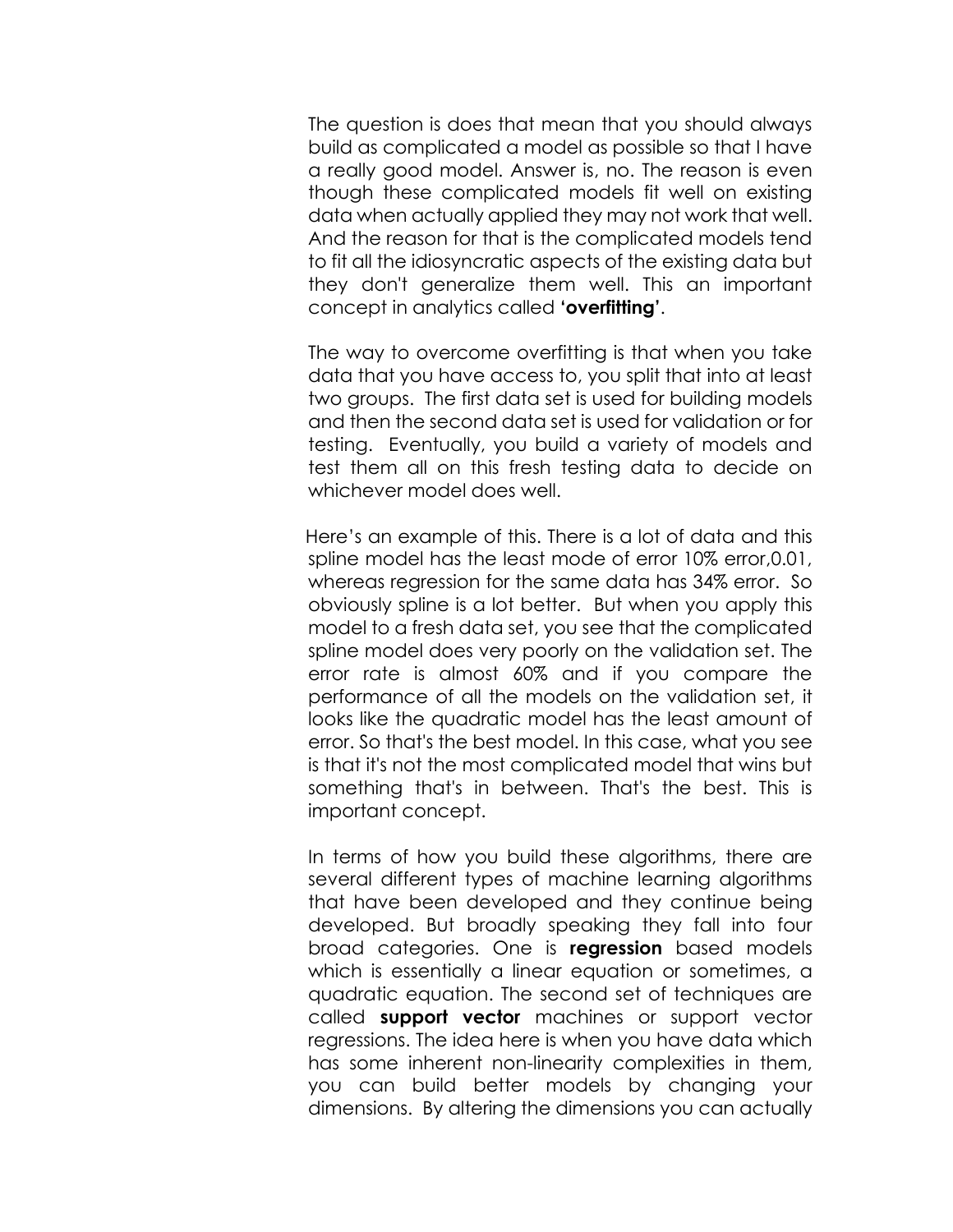begin to predict a little better. These are called support vector machines and they are very popular. And then you have **decision trees**. Decision trees are 'if-then-else' type of models. The most complicated models are called **neural network** models. These tend to be very very complicated and it's very hard to understand as well because there are a lot of non-linearities in them.

Now a few points I need to make here. One is that in some models you can write out your formula - your prediction modeling formula. Regressions and support vector machines can be written down like a formula. And then there are algorithms where you can follow it with and you can see the logic behind the algorithm. For example, a decision tree is a very logical prediction algorithm because you can take a look at it. Why am I saying this is a bad car? I'm saying this is a bad car because this happens, this happens, this happens then it's a bad car. It's easy to understand. Neural networks, on the other hand, are really hard to understand. This is highly mathematical. It's very difficult to really comprehend. So if your objective is comprehension, neural networks are not good techniques to use and in fact, in some application settings, you cannot use neural networks. Going back to the loan example, if your prediction algorithm is going to be used to either give loans or to deny loans you cannot use neural networks. Just imagine if a customer is denied a loan and comes back and asks why was the loan denied - if it cannot be explained, it is not good enough model to use. Neural networks work well in several settings but there are problems in explaining them as a process. The operate as a black box which prevents them from being used. The other problem with neural networks also is that it tends to overfit quite a bit. We talked about the case of overfitting before. It happens a lot with neural networks.

As we talked about before, we need to come back full circle to what are the business imperatives, why is the predictive model in the first place, what are you going to do with it, etc. So, the key here is to use the predictive model to make some important decisions for your organization and the idea there is to enhance the business value. Creating new business value is the most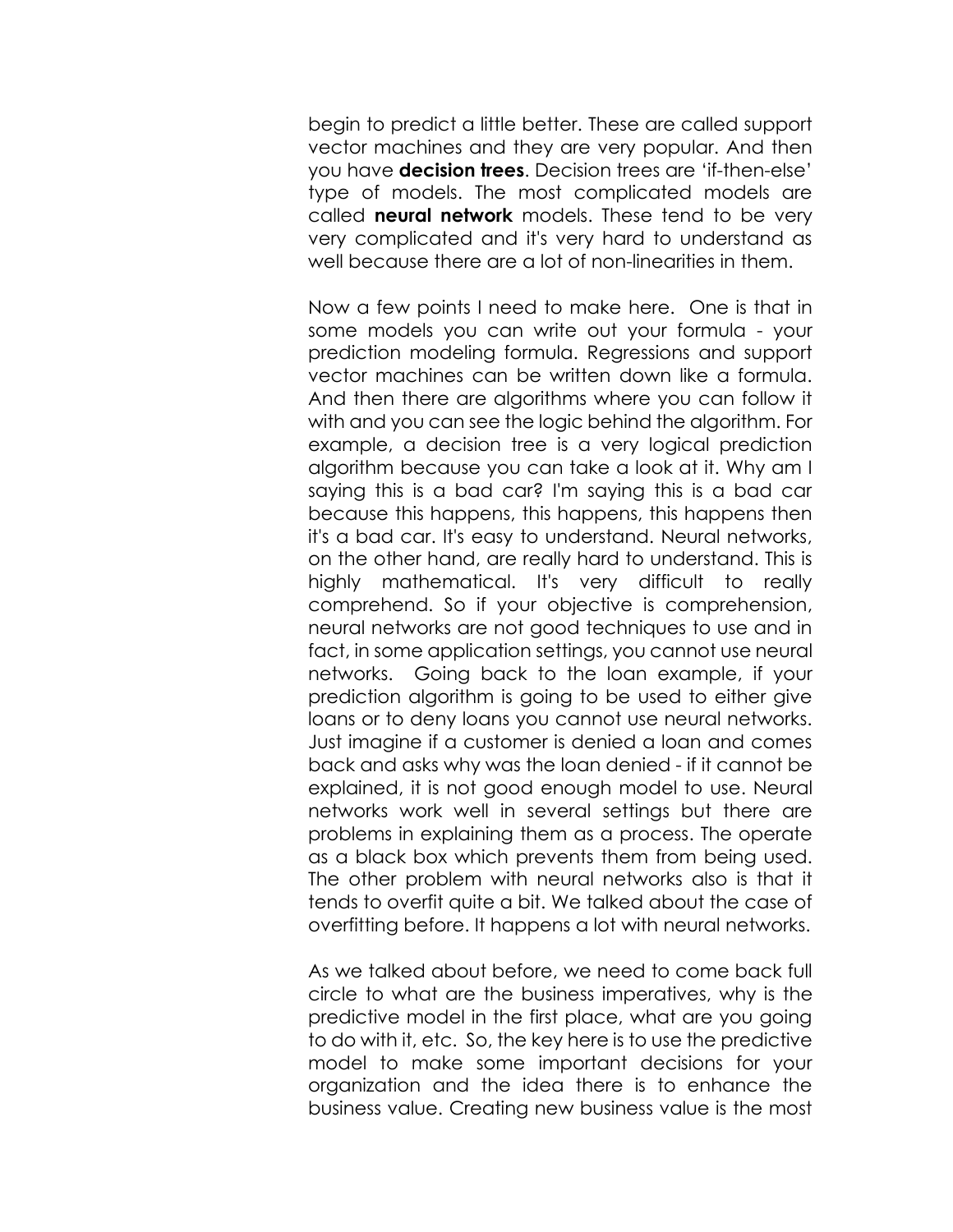important driver here. So how do you take a predictive model and then make a decision, optimize something so that you enhance business value? That's the critical question. And this is called prescriptive analytics. As I talked about before there are three broad elements to analytics; data management, predictive analytics, prescriptive analytics. So, the end result of your predictive analytics is the input to prescriptive analytic. So how do you make an optimum decision, how do you change your organization, what decisions do you change, what processes do you change to create value from analytics.

Here's an example and in fact the research that I will present will dig deeper into it. In an example of what a prescriptive analytics solution might look like in the context of Carvana, they try to predict kicks, bad buys. The end result might be something like this. If the probability predictive algorithm tells me that if the kick is between 0 and 0.4 very low likelihood of being a bad car then we buy it. From 0.4 to 0.6 there is a risk, but the risk is not too high but I still want to proceed but I want to bid a lower price. If it's between 0.6 and 0.7 perhaps I need to be a little bit more cautious so maybe before I make a decision, I should do some additional inspections in the car and if it's 0.7 and above it's too risky and I just won't be involved. So that's the outcome of your prescriptive analytics. Now optimization here deals with how do I come up with these cut-offs, how do I come up with the right choices and the objective would be to lower your losses due to kicks as much as possible.

Now one point I do want to make here is that in the field there are two communities there's what's called the machine learning community that focuses a lot on machine learning algorithms that we talked about before. There's another community it's called optimization decision analysis community that focuses a lot on optimization - how do we make optimal decisions for the organization. So what we're trying to do in my research is to combine machine learning with optimization. I think there are lots of interesting opportunities there. So that's what my research is going to be about.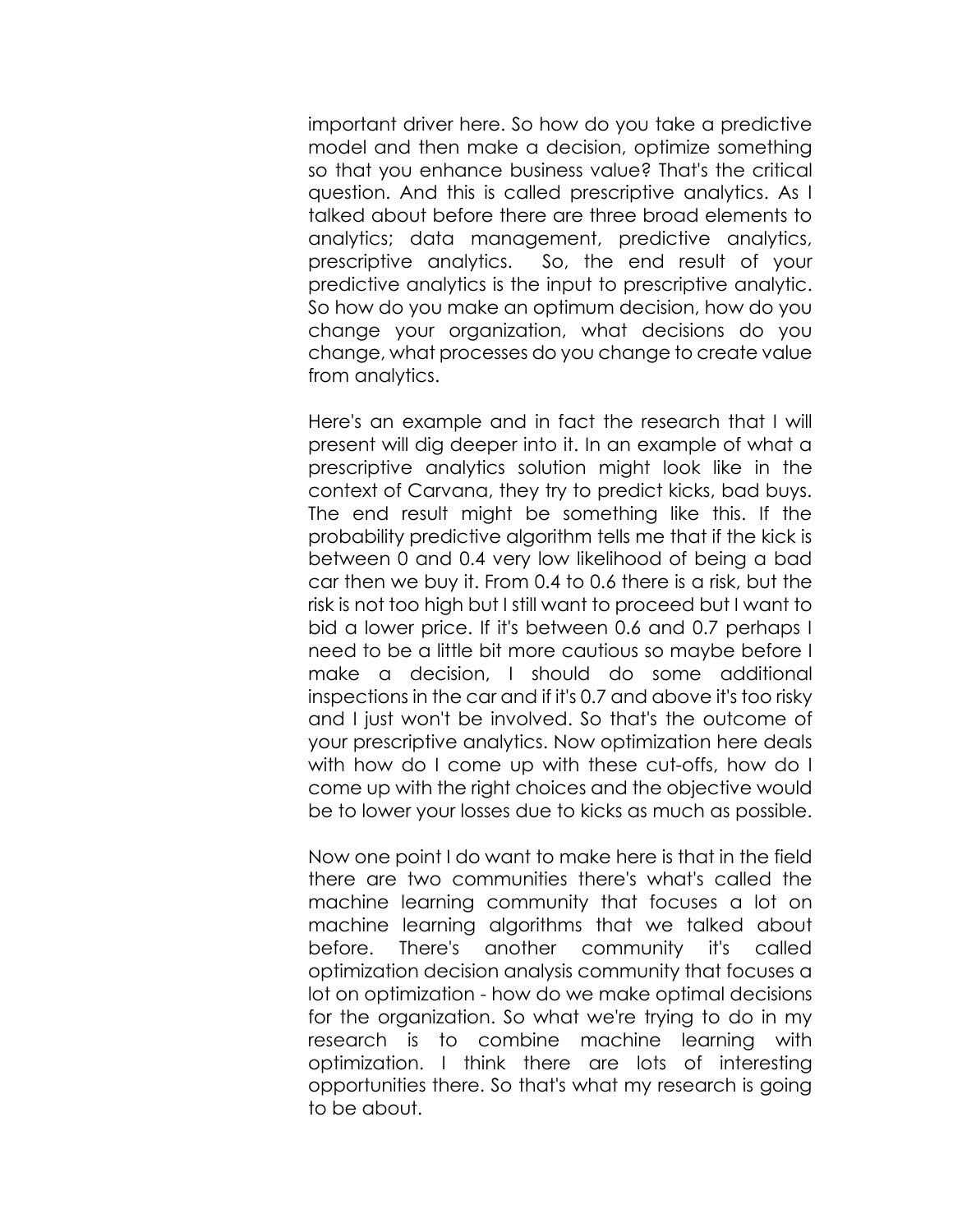Now before I get to my research let me just pause for a second. I'm going to stop the sharing. See are there any questions. I'll answer the questions and then we move on.

One question is '*how can we eliminate biasness when throwing out some variables?'* This means, how can we eliminate biasness while throwing out some variables?

When you throw variables, there are a number of criteria that you have to keep in mind. Obviously one of the criteria is bias. You have to make sure that by throwing out some important variables you don't enhance bias. In terms of feature selection bias, deduction is one of the objectives. There are a couple of objectives in terms of feature selection - one is to improve performance. Second is to lower the degree of bias. So that has to be part of the equation in terms of the choices you make in terms of what variables you throw out.

The next question is '*what's the difference between validation and test data sets?'* Again, I did not want to get too much into the technical details but the difference is that with validation the idea is to pick the best model. We have a set of competing models that you throw into the problem and as I mentioned before, the objective is to pick the best model and in terms of picking the best model validation test data set is used. The next thing is after you pick the best model you still have to fine-tune. For example with the kick example that I told you, there are different cut-offs. The question is how do you make those optimal cut-offs and for that, we use the test data set.

So, both of them are important. They follow the training data set but with validation the objective is to pick the best model. The testing data set the objective is to finetune the best model that you have picked.

The next question here is, *'when Amazon is putting a price to a prospective buyer, is it using prescriptive analytics or predictive analytics?'.* Again I'm not exactly sure what the setting here is in terms of Amazon on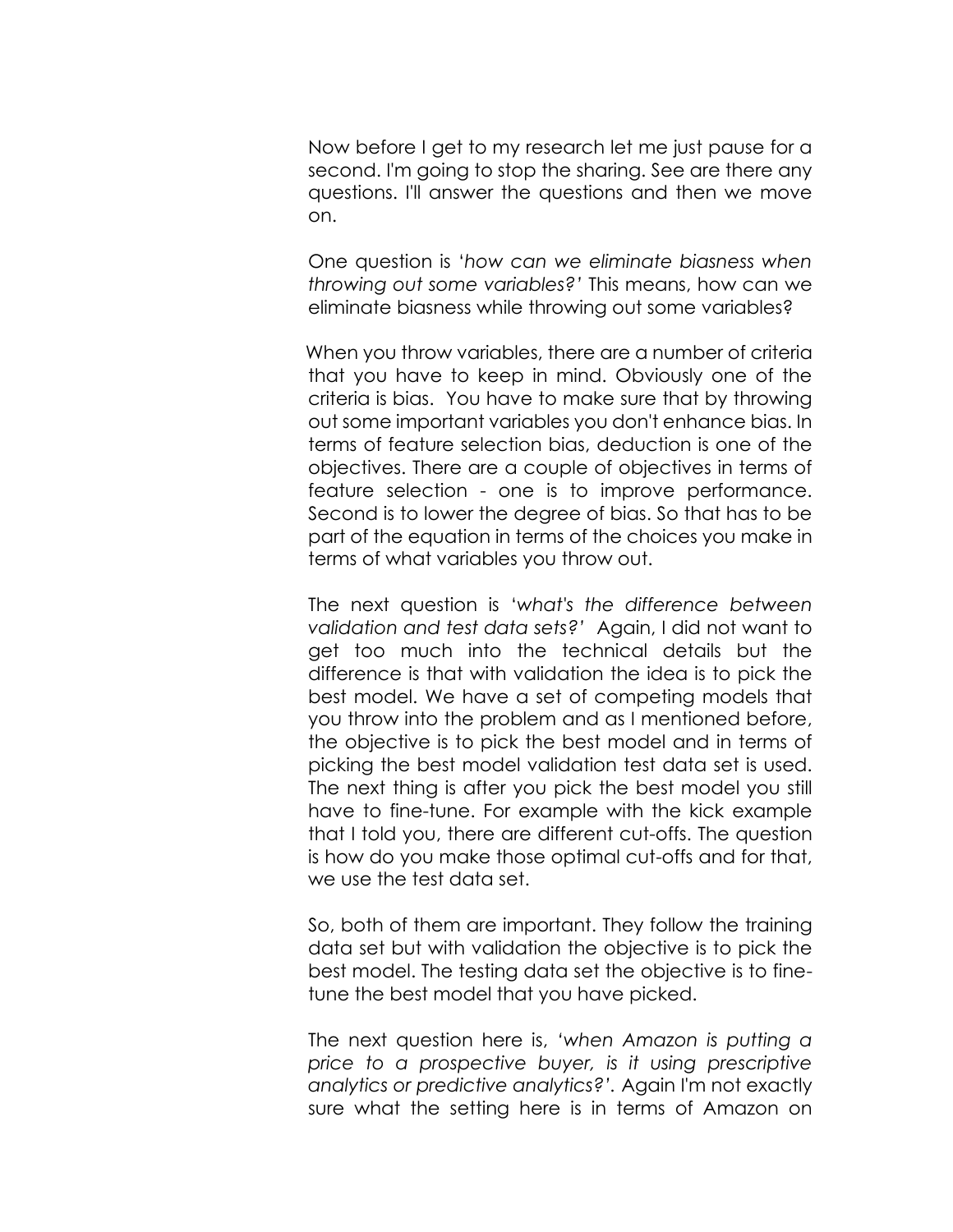putting a price on a prospective buyer. Now again the objective is that taking a look at individuals and if you want to see that a prospective buyer or not then the approach obviously is predictive analytics and that's what you would look for. On the other hand, if you have data on the whole host of customers and then your objective is that what group should I target, should I be targeting males under this age or females in that age range things like that then you would use more unsupervised learning.

*'Do we use any tools to measure cut offs in prescriptive analytics?*' Yes. I mean that's where optimization comes into play. The important thing there is to look at the cost and benefits. What are calls the cost of type 1 and type 2 errors? Again in the example of a car being a kick or not, what if you make a wrong decision? It's actually a good car but you're not buying it or it's a bad car you make and you actually buy it. The different types of cost that you would incur tend to optimize and then come up with the right cutoff.

Next question here is what are the parameters we should keep in mind while selecting variables in the prediction model? Well variable selection and feature engineering, feature selection is an important one and as I mentioned the most common strategy is to start with whatever you have access to and you begin to pare it down to have as good a performance as possible while throwing out variables that don't add much value. You should also mention that the number of other techniques as well because sometimes instead of throwing things out what you might do is to combine all the variables into one something called principle components and factor analysis the techniques like that to again try to reduce the number of variables that you use.

The next question here is *'how to separate noise and unwanted data from a data set which is messy and nonuniform?'* I think you're talking about data cleansing. That's again we did not get to talk about it but that actually is a very important step in predictive analytics. The data that you often have tends to be not very clean and there are the whole host of issues. There could be